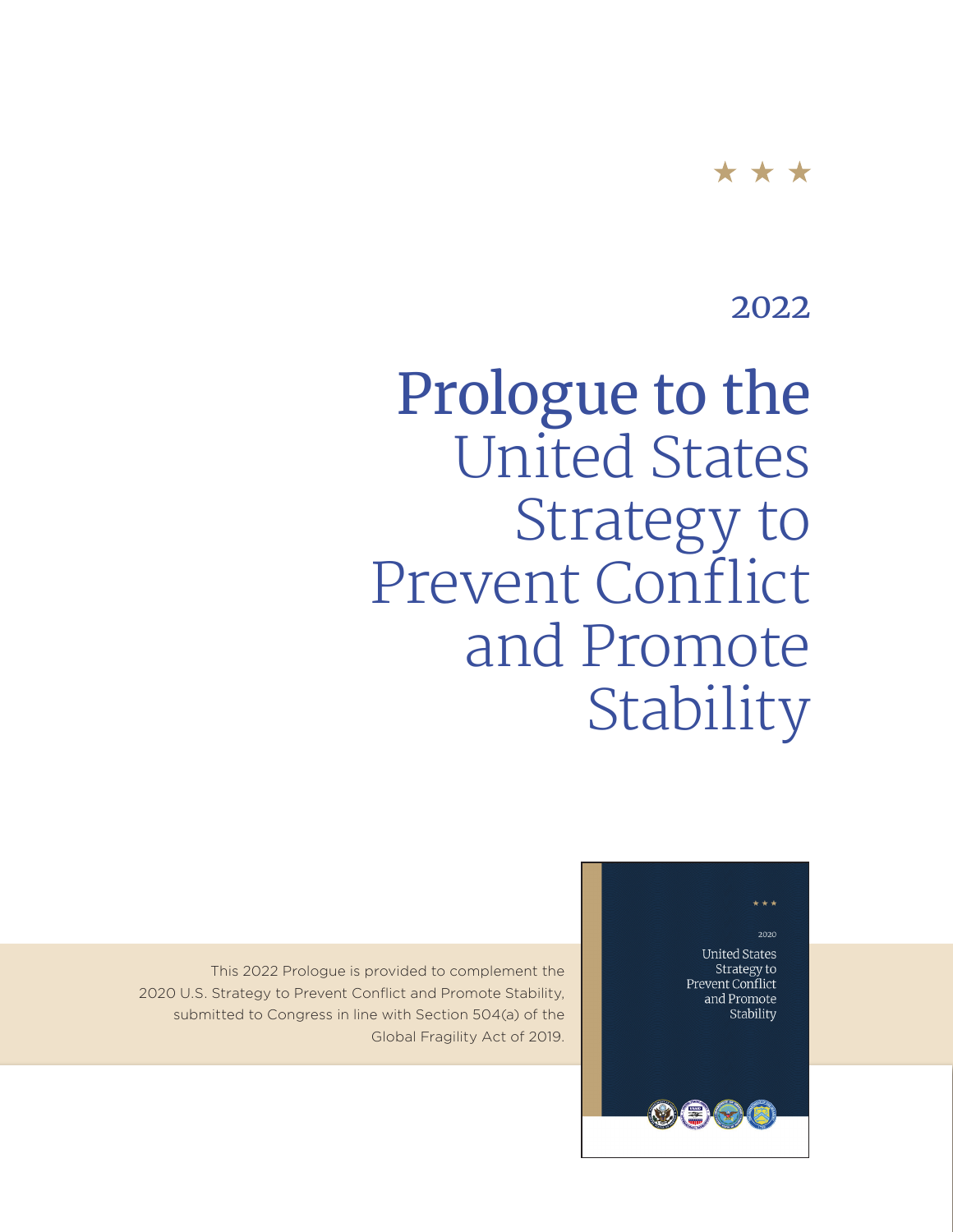#### **INTRODUCTION**

The landmark 2019 Global Fragility Act ("the Act") presents a new and necessary opportunity for the U.S. Government to prioritize conflict prevention and transform how it partners with countries affected by fragility and conflict to foster a more peaceful and stable world. Learning from the United States' decades-long stabilization experiences conflict-affected settings such as Afghanistan and Iraq, and consistent with the Act, the 2020 U.S. Strategy to Prevent Conflict and Promote Stability ("the Strategy") conceives an integrated, evidence-based, prevention-focused, coherent and field-driven approach to address drivers of fragility that can threaten U.S. national security and ultimately cost millions of U.S. taxpayer dollars.

The purpose of this prologue to the 2020 Strategy is to reflect emerging threats and opportunities and outline guiding principles to inform our whole-of-government work, in partnership with other countries, institutions and organizations, as we implement the Strategy and its four goals. These principles fall into three categories: (1) we will challenge the U.S. Government status quo, (2) we will pursue meaningful partnership at all levels, and (3) we will exploit synergies with other Administration priorities. In executing these principles, we aim to fulfil the intent of the Act in a way that meets the catalytic vision of the expert civil society coalition and members of Congress who championed the Act and counters the emergent, challenging and historic trends the United States and international partners confront today.

#### **THE COLLECTIVE CHALLENGES OF OUR TIME**

Every country, including the United States, has experienced fragility. The international community is grappling with challenges that cross borders and cut across societies, ways of life and economies. Democracy is increasingly under threat in many parts of the world: authoritarians are growing stronger; corruption is rotting democracy from the inside; the rule of law is under assault; civic space is shrinking; independent media is under attack; disinformation is proliferating; and human rights are under threat. Conflict is also worsening globally, placing civilians in the cross-fire, which only perpetuates cycles of conflict and violence. The global economic downturn; the alarming urgency of the changing global climate; and persistent gender, racial, ethnic, among other forms of social and political inequality, have further cleaved some communities, governments and nations. The impacts of the COVID-19 pandemic have expanded far beyond the global health arena to touch off economic, social, and political crises around the world. These challenges can divide people, nations and regions and lead us to retreat into isolation and fear, or they can galvanize us toward collective action.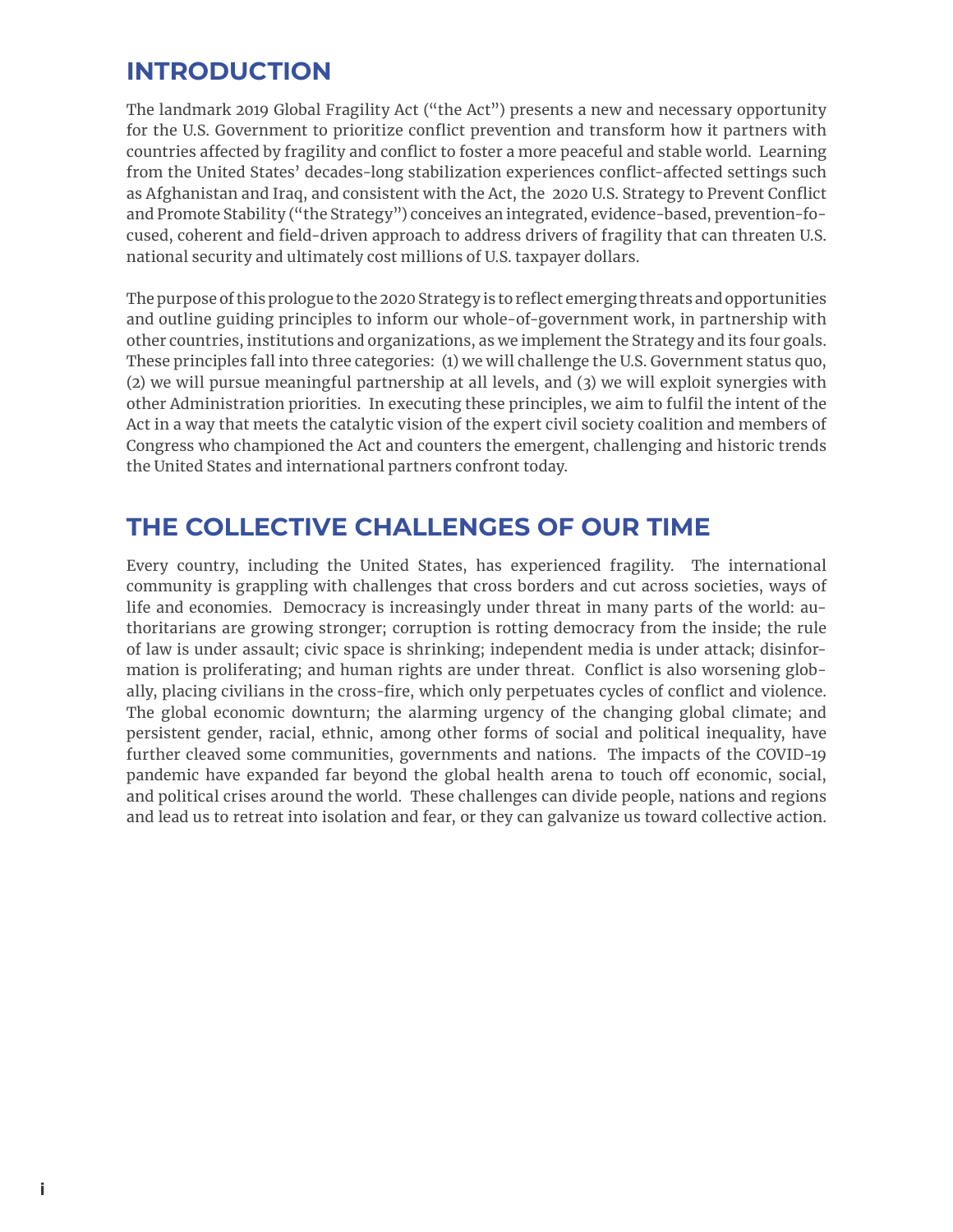### **OUR VISION**

This complex set of trends provides us with a stark reminder of the paramount importance of preventing or mitigating the impact of future crises in a more strategic, unified and locally-led fashion. The U.S. Government's approach to the GFA seeks to realize a framework in which the United States works creatively with our global partners to anticipate and prevent violent conflict and promote stability rather than reacting and responding to crises.

The world needs cooperation and investments in peacebuilding and prevention more than ever to respond to these negative trends, build peace across divided communities, leverage and enable societal resiliencies and prevent and reduce the heavy human and financial costs of protracted and recurrent crises that threaten global peace and security. The 10-year lifespan of the Global Fragility Act will endure across Administrations. As stewards in these nascent and formative years of the Act, we aim to provide a blueprint, forged by experts inside and outside of government that will stand the test of time and promote global peace and stability.



The map above highlights our areas of geographic focus. Those areas include Haiti, Libya, Mozambique, Papua New Guinea, and Coastal West Africa (Benin, Côte D'Ivoire, Ghana, Guinea, and Togo)

#### **OUR GUIDING PRINCIPLES**

We will implement the Strategy by abiding by the following principles and commitments with humility, perseverance and creativity.

We will reform U.S. Government foreign policy structures and processes. We will transform the way U.S. Government agencies do business by better integrating learning and planning, allowing for greater flexibility and adaptability based on local context, and improving interagency links and coordination to multiply the force of each other's work.

Learn from the past and "play the long game": Central to our implementation of the Strategy is a commitment to learn from our work, not only to adapt approaches in partner countries, but also to inform efforts within the United States in collaboration with our country partners. We will anchor interventions in communities, informed by the insights of expert practitioners and academics. We will build feedback loops into our policy-making and planning processes and make strategic adjustments based on analysis, research, and ongoing monitoring and evaluation of effectiveness. Our projects should not solely be measured by deliverables and performance targets, but also consider the longer term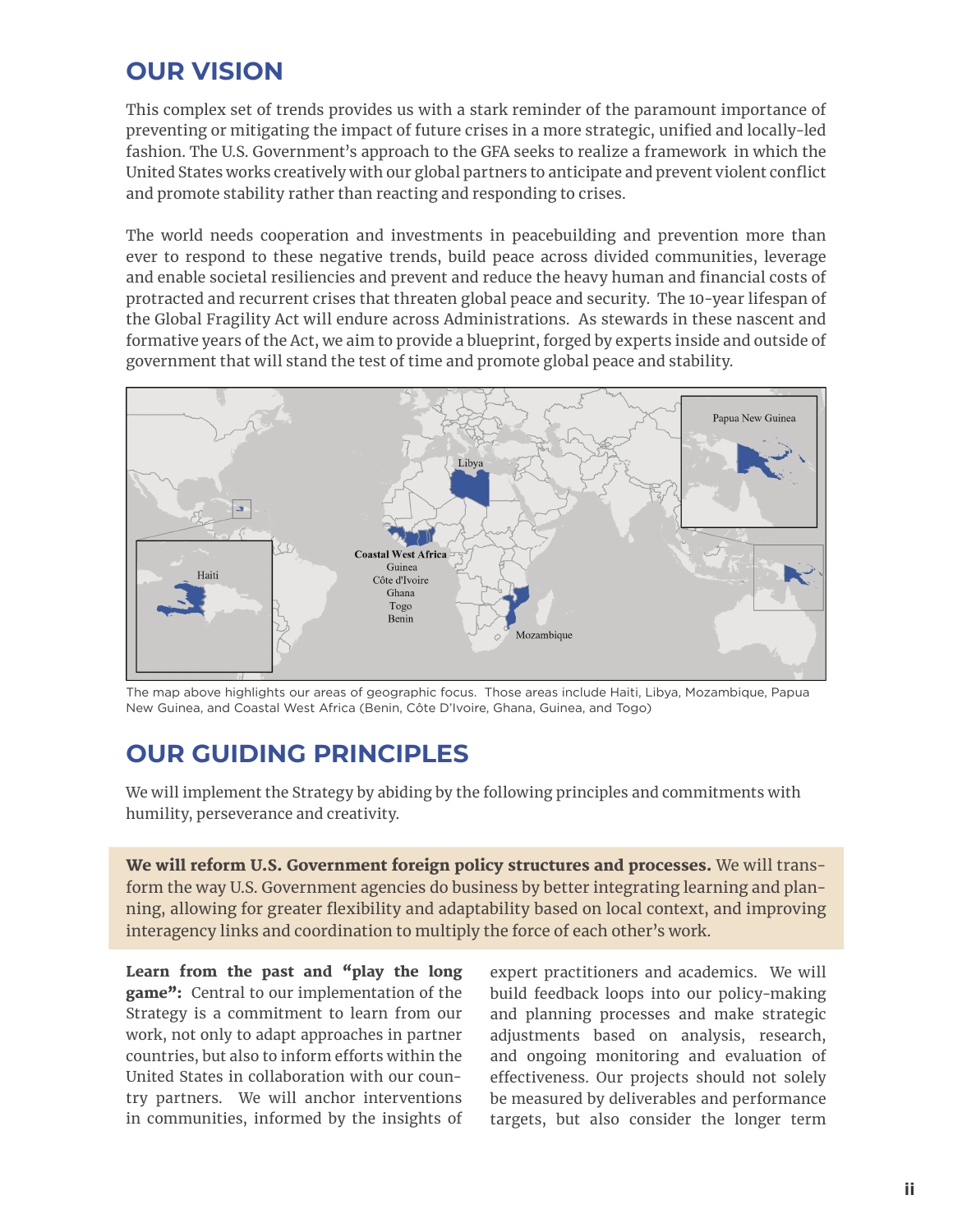impact of our interventions and strategic goals. It is also against our long-term strategic interests to sacrifice long-term gains for short-term wins. The 10-year time horizon of the strategy allows us to look beyond the "urgent" crises and near-term needs and focus on the "important" work of taking the necessary steps now to position the U.S. Government for success over the long term.

Drive Change in Bureaucratic Behavior: The U.S. Government is a large, and at times unwieldy bureaucracy composed of a collection of Departments and Agencies focused on executing their missions in accordance with their internal procedures, policies, budgets and cultures. Sometimes, despite leveraging internal comparative advantages, these can work at odds with the larger mission. Every Administration has faced this challenge in rallying the apparatus of government around a common cause. To foster maximum effectiveness in implementing the Act, we will adapt, evolve, and overcome structural impediments to innovation and collaboration. We will pursue budgetary, procurement, legal and staffing mandates that are fit for purpose for today's dynamic challenges and promote the necessary conditions for us to maximize resources and results. Our proposal is to purposefully convert our bureaucratic architecture over time to facilitate the adaptive and flexible management and implementation needed to strengthen and enable prevention and stabilization within dynamic conditions.

This will require strong leadership, strategic patience, and a constructive relationship with Congress and the American people.

Pursue Whole of Government Alignment: There are numerous, related initiatives and legislative mandates under way that leverage diplomatic engagement and foreign assistance with defense activities to guide U.S. operations in conflict-affected and fragile states, including the Stabilization Assistance Review (SAR), the Elie Wiesel Genocide and Atrocity Prevention Act, the Women Peace and Security (WPS) Act, and the National Counterterrorism Review. Each Department and Agency also endeavors to implement its own slate of policy guidance for its activities. And then at the country level, the U.S. Government adds layers of country-level or regional strategies and plans. Together these strata provide a patchwork of guidance and directives. In order to ensure increased alignment across these important related mandates, we will situate the GFA as an "umbrella" that can provide an overarching conflict prevention and stabilization framework to integrate these whole-of-government approaches. To this end, we will establish a new, high-level National Security Council-led Steering Committee, composed of senior U.S. Government officials, and engaging externally with civil society and other stakeholders, to ensure the alignment of policy, resource and tools across the U.S. Government for planning and implementation that are feasible, grounded in evidence, and locally-led.

We will pursue partnership at all levels. We will work with our priority countries and societies, regional neighbors and myriad other stakeholders as true mutual partners and commit to multilateral solutions as the most effective way to marshal innovative ideas, requisite resources, and lasting change.

Shift the Narrative: We seek to shift the stigma of "fragility" to an affirmative agenda for the GFA founded on compact-like partnerships for peace and resilience. Grounded in local knowledge and emphasizing mutual ownership and accountability, these partnerships can offer

clear benefits to partner countries, so they are not seen merely as recipients of assistance but active agents of change. We will partner to leverage the presence of key resilience factors such as international connections, adaptive business and governance environments, and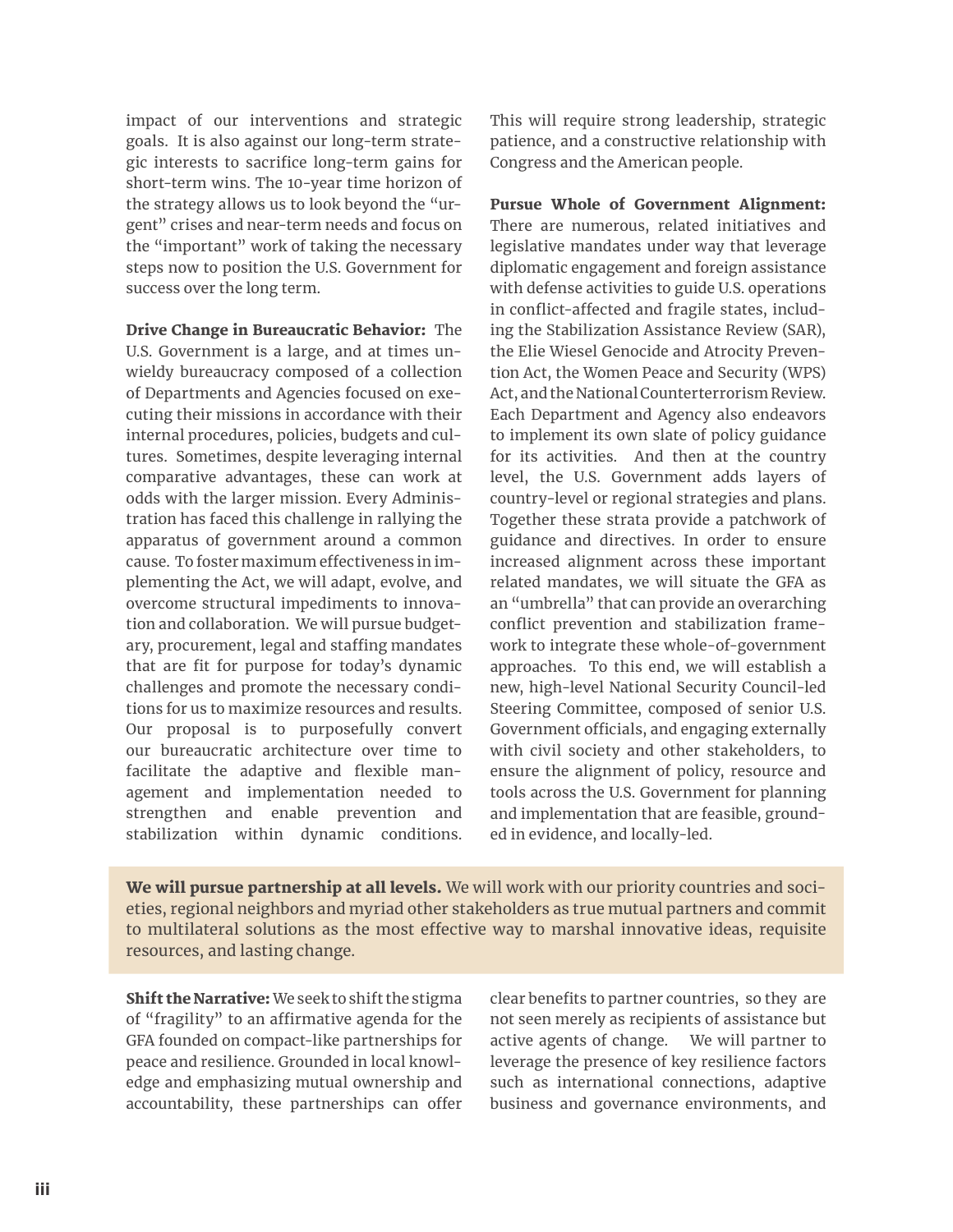agile technocrats, to help countries withstand the instability risks while advancing U.S. interests. We will implement the Strategy with humility and creativity, and through collaboration, ensure a keen awareness of the governance challenges that contribute to instability in fragile contexts. Central to the Strategy is a commitment to learn from our work, not only to adapt approaches overseas, but also to inform efforts within the United States.

Commit to Multilateralism: Much like the pandemic proved the world's interdependence and the need for solidarity in approaches, we will invest in multilateral cooperation to enhance peace and address fragility. The U.S. Government has pledged to reengage in international systems and standards and a shared vision for long-term stability. Our strength and impact are multiplied when we combine efforts with allies. Many allies have advanced individual peace and fragility agendas, and we will seek to partner with them to reinforce our common vision for preventing and addressing drivers of fragility. This also includes a commitment to the Sustainable Development Goals (SDGs), many of which align with GFA objectives.

Engage in active consultation: Our strength is multiplied when we combine efforts with willing partners to address common challenges, share costs, and widen the circle of cooperation. There are many stakeholders in this 10-year endeavor. In implementing the Strategy, we will seek to be the partner of choice — bringing a more affirmative and committed partnership-based agenda to the table than our geostrategic competitors, building on a foundation of mutual respect.

• *Focus regions and countries:* Ultimately, no U.S. or international intervention will be successful without the buy-in and mutual ownership of trusted regional, national and local partners. Local actors will be primary partners in country and regional

planning and implementation, in order to ensure knowledge and local ownership, support capacity building, create greater mutual accountability and transparency, and establish a foundation for long-term success. We will engage not only national level ministries and other government institutions in partner countries but also local authorities, civil society organizations, businesses, and communities. This engagement will take place with particular emphasis on traditionally marginalized and under-represented population, to identify local priorities, establish regular dialogue, create an enabling environment, and galvanize progress.

- *International Partners:* We will renew our engagement with the UN and other multilateral organizations, many of whom are actively engaged in important work to support fragile states. We will also reinvest in partnerships with like-minded countries who are also committed to addressing drivers of conflict around the world.
- Congress: We will continue to provide regular briefings to Congress to share progress on the implementation of the Strategy and the prioritization of countries and regions as mandated by the Global Fragility Act.
- *The American People:* We will identify opportunities to engage the U.S. public, civil society and the private sector on implementation of the Strategy. We will engage with government, civil society, and private sector partners who demonstrate commitment and capacity to prevent conflict and promote stability at local, national, and regional levels.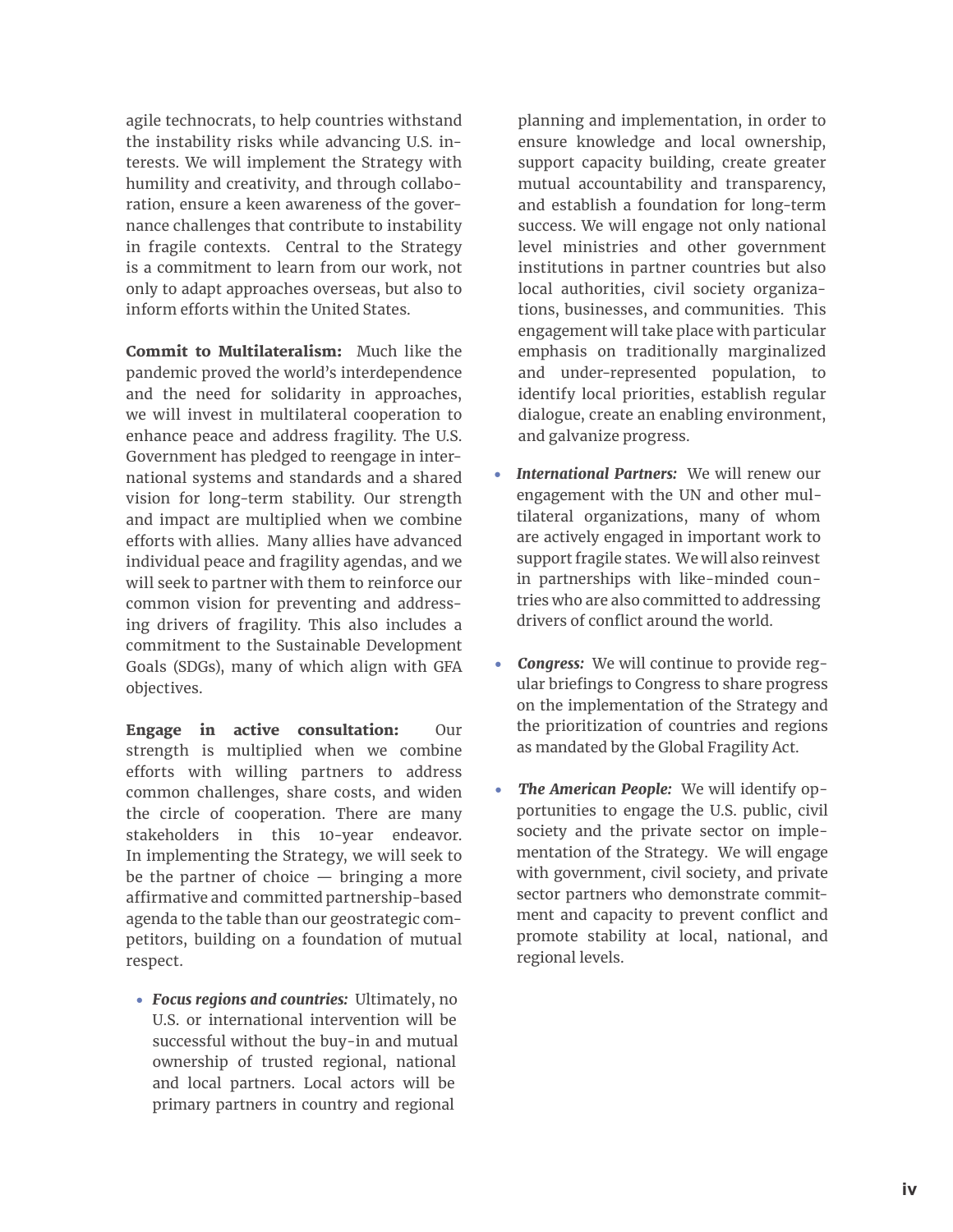We will implement integrated policy responses that advance multiple Administration priorities. Global crises like the COVID-19 pandemic and climate change have laid bare that the world is irreversibly interconnected. The fates of people, the spread of disease, the effects of climate change, growing inequality, the corrosive effects of corruption, the human and societal toll of conflict, and the democratic backsliding across the globe affect every one of us in our own countries. The GFA framework aims to change the way we implement our efforts in a cohesive way in fragile contexts. We will integrate policy approaches in multiple priority areas – from democratic support and climate change to diversity and gender equity - within the GFA framework, and vice versa and leverage our economic development toolkit.

Elevate Democracy, Human Rights and Governance: Our efforts through the Global Fragility Act will advance the President's call to action to revitalize democracy globally and to demonstrate that democratic governance and respect for human rights *deliver* for all people; that this approach is the best way to reduce fragility, advance sustainable development, and mitigate risks of violent conflict and instability. Ineffective governance, authoritarianism and repression, widespread corruption, human rights abuses and violations, weak rule of law and lack of accountability, unaddressed past atrocities, transnational criminal organizations, and weak and inequitable justice systems create and perpetuate fragility and conflict. We will therefore work with partner governments and communities to foster legitimate, inclusive, transparent, and accountable political systems that reduce fragility. Addressing issues of political, economic and social exclusion, corruption and human rights violations and abuses at early stages will reduce the need for reactive and costly security responses to crises, as well as serve as a bulwark against transnational organized crime, and violent conflict.

Mitigate Climate Change and Strengthen Environmental Security: Climate and environmental crises or hazards are reshaping our world. The Earth's climate is now changing faster than at any point in the history of modern civilization and will exacerbate most physical, social, economic, and/or preexisting environmental vulnerabilities. Secondary effects of environmental degradation, vulnerabilities to

natural weather and geologic disasters, and climate change include displacement, loss of livelihoods, weakened governments, and in some cases political instability and conflict. We will consider and address the risks posed by the impacts of climate change and other environmental security risks and test new ways of building climate resilience and deepen our understanding of the connections between fragility, peacebuilding and the environment.

Pursue equity and equality based on gender and other factors: Research demonstrates that countries that advance gender equality and empower women, girls, and other gender-diverse persons and marginalized populations to participate in public life produce more inclusive and effective policy outcomes, are more peaceful, have higher economic growth, and are more stable as societies. The larger the gender gap, the larger likelihood for violent conflict. Other factors such as race, class, sexual orientation, gender expression, sex characteristics, disability, and immigrant status can further perpetuate these inequalities. Our approach to the GFA's implementation will center around the needs of the local community and elevate the participation of marginalized populations, including the right to participate in civic life free from violence, harassment and abuse. We will promote respect for the human rights and agency of women, girls and gender diverse persons and elevate their voices as a force for democratic resilience, economic growth, and peace and security. The prism of equity and diversity has also informed our country prioritization process, which has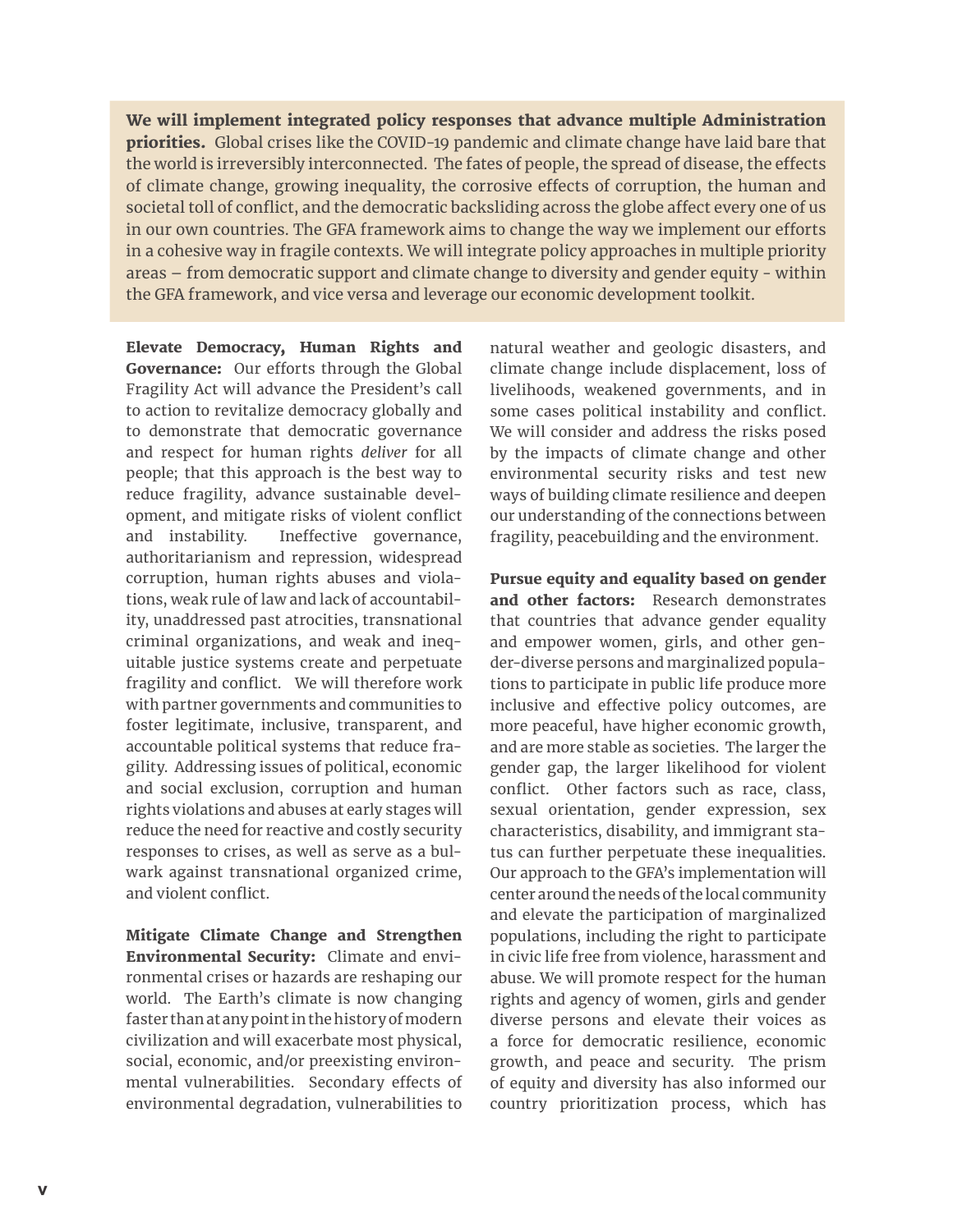resulted in the selection of four countries and one sub-region—each with differing vulner abilities as well as opportunities for resilience and multilateral alliances—across four conti nents to prioritize stabilization and prevention approaches.

Promote security sector governance: The security sector often plays a decisive role in the political trajectory of countries experiencing fragility. When working with a committed partner, security sector reform is a powerful tool that can enhance trust between citizens, governments, and the military, law enforce ment, and criminal justice institutions that serve them. As we work with partners to assist these institutions, we will focus on strength ening civilian oversight mechanisms and internal cultures of restraint, transparency, and respect for human rights, civilian author ity, and the rule of law. We will emphasize the importance of including women in the security sector and peace processes in furtherance of our shared goals under Women, Peace and Security.

Manage rival powers: Countries experiencing fragility have become a stage for competition between the United States and rivals; Russia and China's influence has exploited fissures, aggravated weak governance and targeted it. We will consider how U.S. engagement in fragile states can affect and is affected by our broader geopolitical interests.